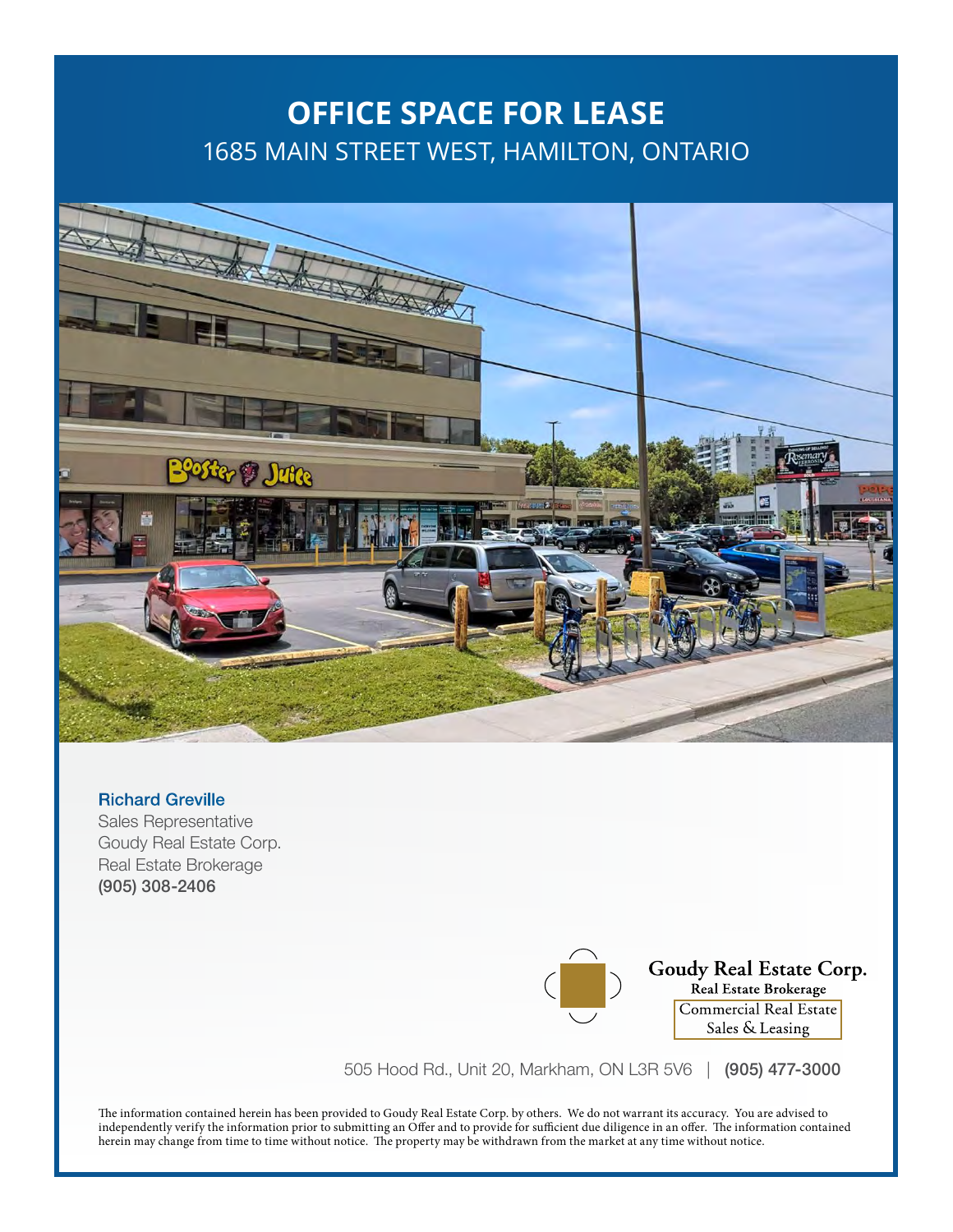## **FLOOR PLAN & AREA DETAILS** 1685 MAIN STREET WEST



### EXISTING OPPORTUNITIES!

Join Crunch Fitness, Little Caesars, Baskin Robbins, BioPed, BOOSTER JUICE, Popeye's Chicken, CAA, Fast Signs and a hair salon in this strategically located plaza at the gateway to West Hamilton, Dundas and Ancaster plus McMaster University is only about a 5 minute drive. Serving the surrounding residents and McMaster University students, this plaza is a mix of retail, financial, medical/dental, fitness and accounting tenants.

#### Features:

- Located at the signalized intersection which is the gateway to West Hamilton, Dundas and Ancaster
- 450 unit student residence directly across the road, high school within walking distance
- McMaster University and McMaster Hospital 5 minutes away
- Excellent exposure to intersection

#### Office Space Available:

Unit 204: 572 sq. ft. professional office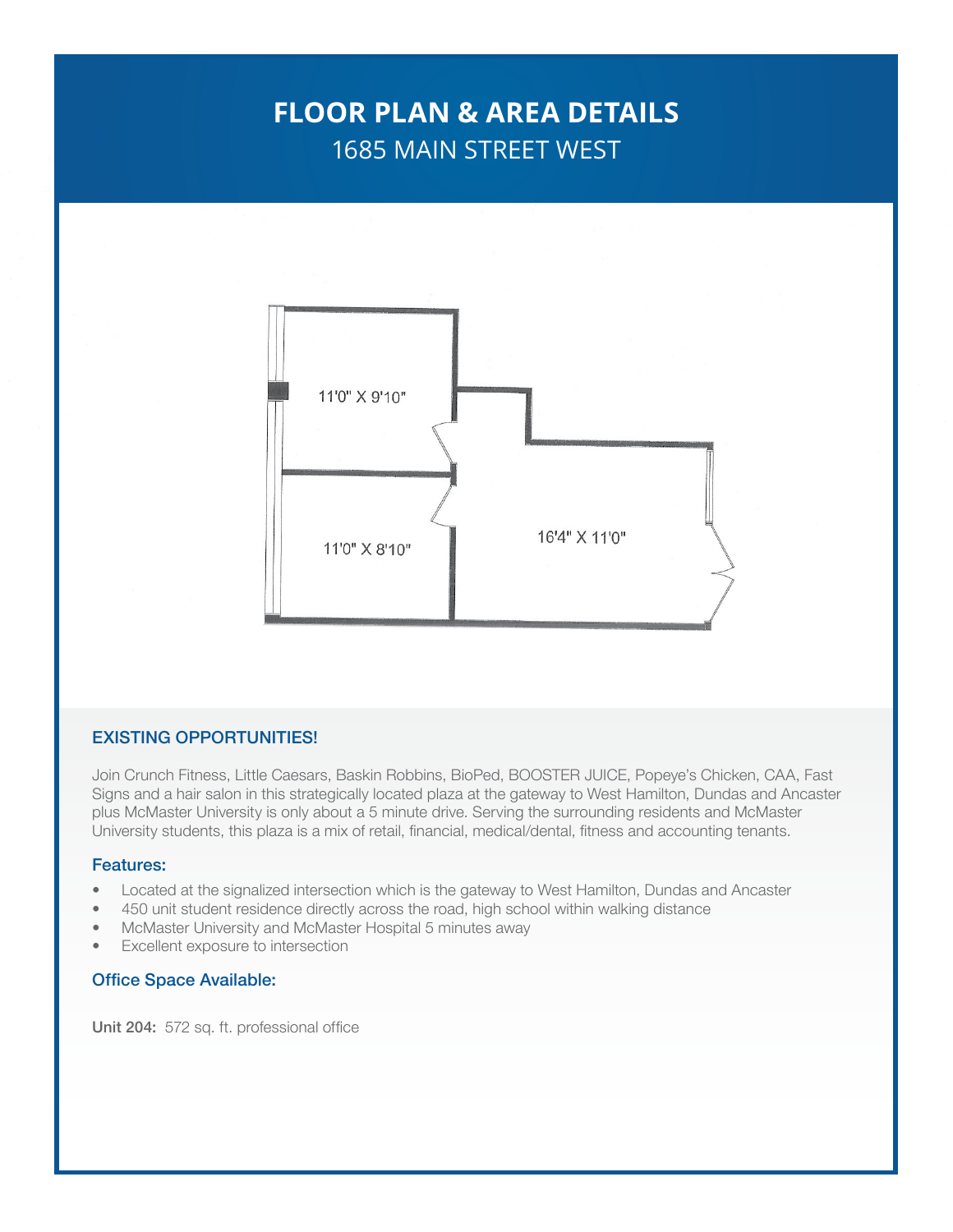# **TRADE AREA MAP** 1685 MAIN STREET WEST